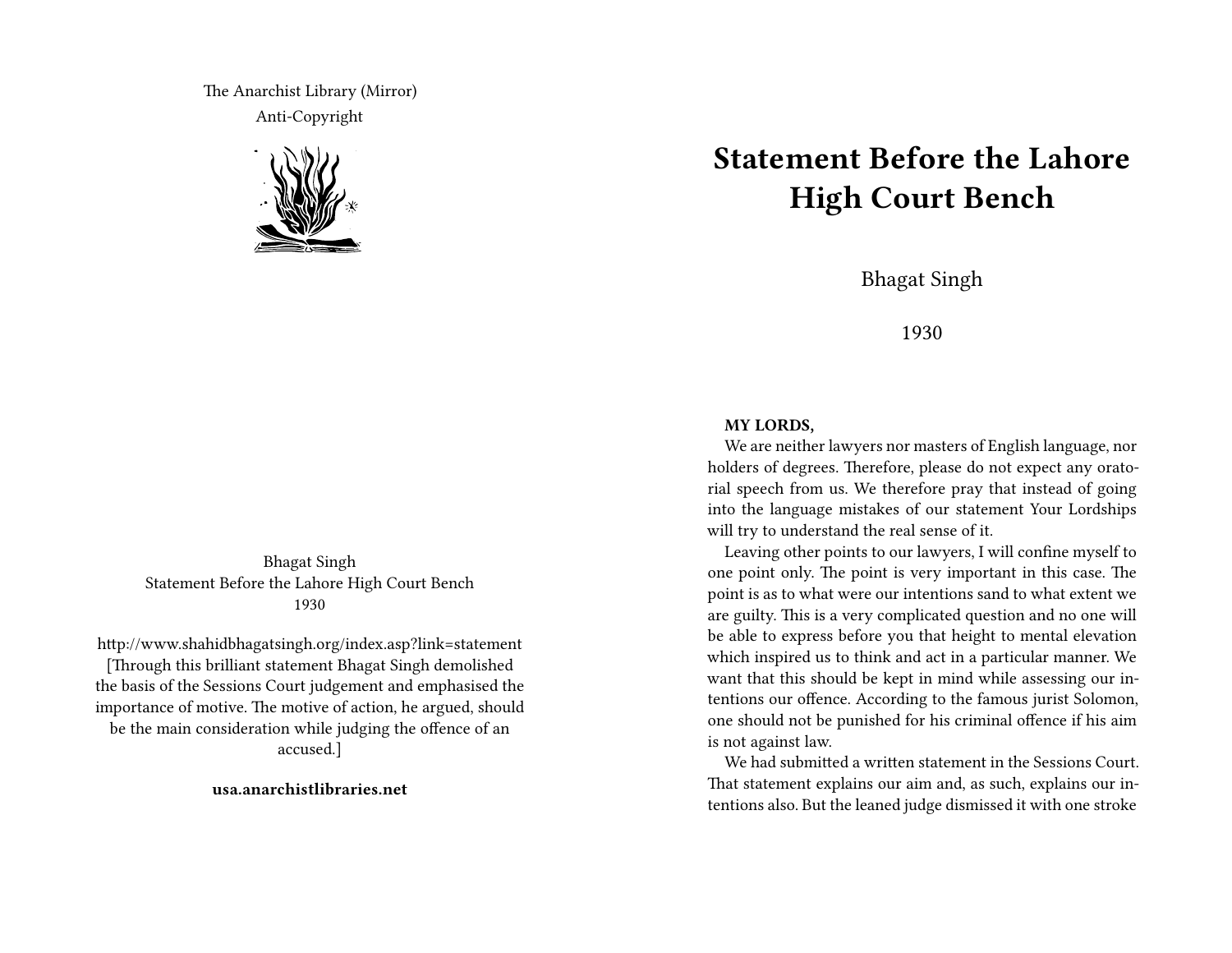of pen, saying that "generally the operation of law is not affected by how or why one committed the offence. In this country the aim of the offence is very rarely mentioned in legal commentaries."

My Lords, our contention is that under the circumstances the learned judge ought to have judged us either by the result of our action or on the basis of the psychological part of our statement. But he did not take any of these factors into consideration.

The point to be considered is that the two bombs we threw in the Assembly did not harm anybody physically or economically. As such the punishment awarded to us is not only very harsh but revengeful also. Moreover, the motive knowing his psychology. And no one can do justice to anybody without taking his motive into consideration. If we ignore the motive, the biggest general of the words will appear like ordinary murderers; revenue officers will look like thieves and cheats. Even judges will be accused of murder. This way the entire social system and the civilisation will be reduced to murders, thefts and cheating. If we ignore the motive, the government will have no right to expect sacrifice from its people and its officials. Ignore the motive and every religious preacher will be dubbed as a preacher of falsehoods, and every prophet will be charged of misguiding crores of simple and ignorant people.

If we set aside the motive, then Jessus Christ will appear to be a man responsible for creating disturbances, breaking peace and preaching revolt, and will be considered to be a "dangerous personality" in the language of the law. But we worship him. He commands great respect in our hearts and his image creates vibrations of spiritualism amongst us. Why? Because the inspiration behind his actions was that of a high ideal. The rulers of that age could not recognise that high idealism. They only saw his outward actions. Nineteen centuaries have passed since then. Have we not progressed during this period? Shall we repeat that mistake again? It that be so, then we shall have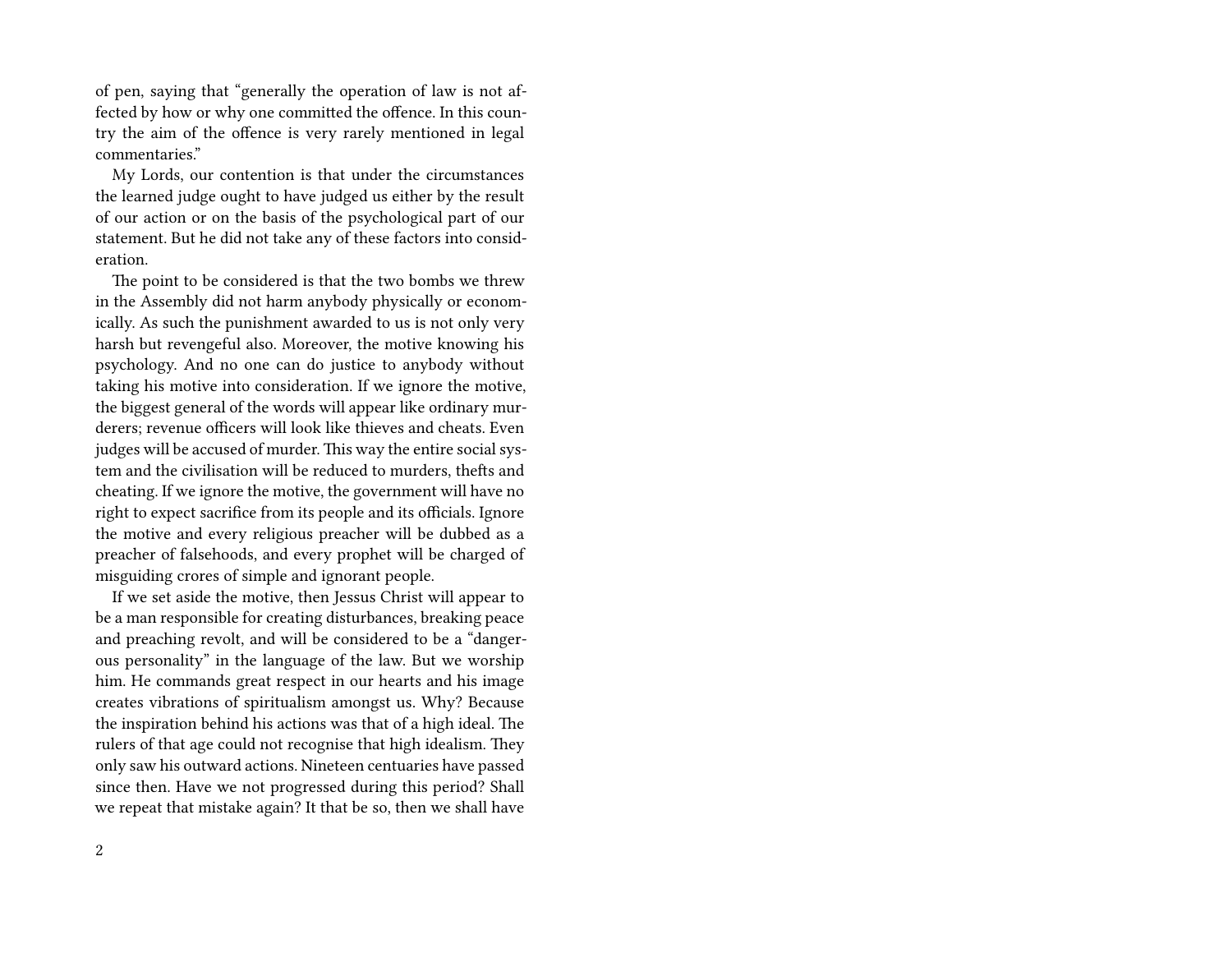regarding the strength of the bombs. Had we had no idea of the strength of the bombs, there would have been no question of our throwing them in the presence of our respected national leader like Pandit Motilal Nehru, Shri Kelkar, Shri Jayaker and Shri Jinnah. How could we have risked the lives of our leaders? After all we are not mad and, had we been so, we would have certainly been sent to the lunatic asylum, instead of being put in jail. We had full knowledge about the strength of the bombs and that is why we acted with so much confidence. It was very easy to have thrown the bombs on the occupied benches, but it was difficult to have thrown them on unoccupied seats. Had we not of saner mind or had we been mentally unbalanced, the bombs would have fallen on occupied benches and not in empty places. Therefore I would say that we should be rewarded for the courage we showed in carefully selecting the empty places. Under these conditions, My Lords, we think we have not been understood, My Lords, we think we have not been understood properly. We have not come before you to get our sentences reduced. We have come here to clarify our position. We want that we should not be given any unjust treatment, nor should any unjust opinion be pronounced about us. The question of punishment is of secondry importance before us.

to admit that all the sacrifices of the mankind and all the efforts of the great martyrs were useless and it would appear as if we are still at the same place where we stood twenty centuries back.

From the legal point of view also, the question of motive is of special importance. Take the example of General Dyer. He resorted to firing and killed hundreds of innocent and unarmed people. But the military court did not order him to be shot. It gave him lakhs of rupees as award. Take another example. Shri Kharag Bahadur Singh, a young Gurkha, Killed a Marwari in Calcutta. If the motive be set aside, then Kharag Bahadur Singh ought to have been hanged. But he was awarded a mild sentence of a few years only. He was even released much before the expiry of his sentence. Was there any loophole in the law that he escaped capital punishment? Or, was the charge of murder not proved against him? Like us, he also accepted the full responsibility of his action, but he escaped death. He is free today. I ask Your Lordship, why was he not awarded capital punishment? His action was well calculated and well planned. From the motive end, his action was more serious and fatal than ours. He was awarded a mild punishment because his intentions were good. He was awarded a mild punishment because his intention were good. He saved the society from a dirty leach who had sucked the life-blood of so many pretty young girls. Kharag Singh was given a mild punishment just to uphold the formalities of the law.

This principle (that the law does not take motive into consideration  $-$  ed.) is quite absurd. This is against the basic principles of the law which declares that "the law is for man and not man for the law". As such, why the same norms are not being applied to us also? It is quite clear that while convicting Kharag Singh his motive was kept in mind, otherwise a murderer can never escape the hangman's noose. Are we being deprived of the ordinary advantage of the law because our